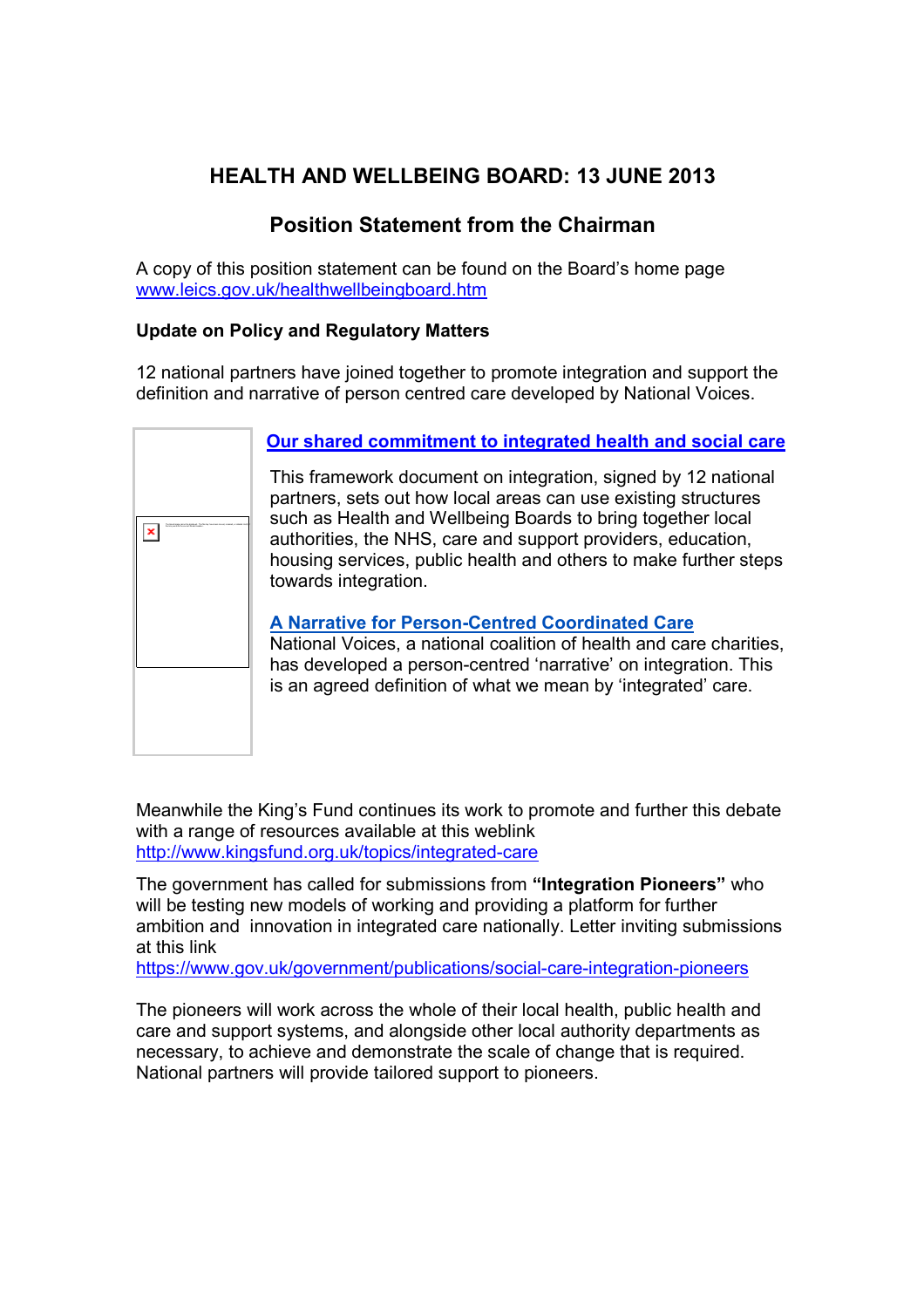#### Progress of the Care Bill

The Care Bill takes forward the Government's commitments to reform social care legislation, to drive up the quality of care following the findings of the Francis Inquiry, and to establish Health Education England and the Health Research Authority as non-departmental public bodies.

The Bill delivers the commitments in the Government's white paper Caring for our future: reforming care and support (July 2012), which set the vision for a modern system that promotes people's well-being by enabling them to prevent and postpone the need for care and support and to pursue education, employment and other opportunities to realise their potential. The Bill takes forward the recommendations of the Law Commission to consolidate existing care and support law into a single, unified, modern statute. It refocuses the law around the person not the service, strengthens rights for carers to access support, and introduces a new adult safeguarding framework.

This Bill also puts in legislation the changes recommended by the Commission on the Funding of Care and Support to introduce a cap on the costs that people will have to pay for care in their lifetime.

This Bill delivers a number of elements in the Government's response to the findings of the Francis Inquiry, which identified failures across the health and care system that must never happen again. The response will help ensure that patients are 'the first and foremost consideration of the system and everyone who works in it' and restore the NHS to its core values.

The Bill establishes Health Education England and the Health Research Authority as non-departmental public bodies to ensure they have the impartiality and stability they need to carry out their vital roles.

The Care Bill is being introduced following extensive consultation with people and organisations right across health and social care – from users of services to providers of care. The Care Bill explained (link below) describes the changes that have been made in response to the public consultation and the recommendations of the Joint Committee that carried out pre-legislative scrutiny on the Draft Care and Support Bill.

(http://www.official-documents.gov.uk/document/cm86/8627/8627.pdf)

For more information on the Care Bill, you can few the factsheets (https://www.gov.uk/government/publications/the-care-bill-factsheets). You can also view information on the parliamentary process (http://services.parliament.uk/bills/2013-14/care.html) following the introduction and publication of the Care Bill and the accompanying impact assessments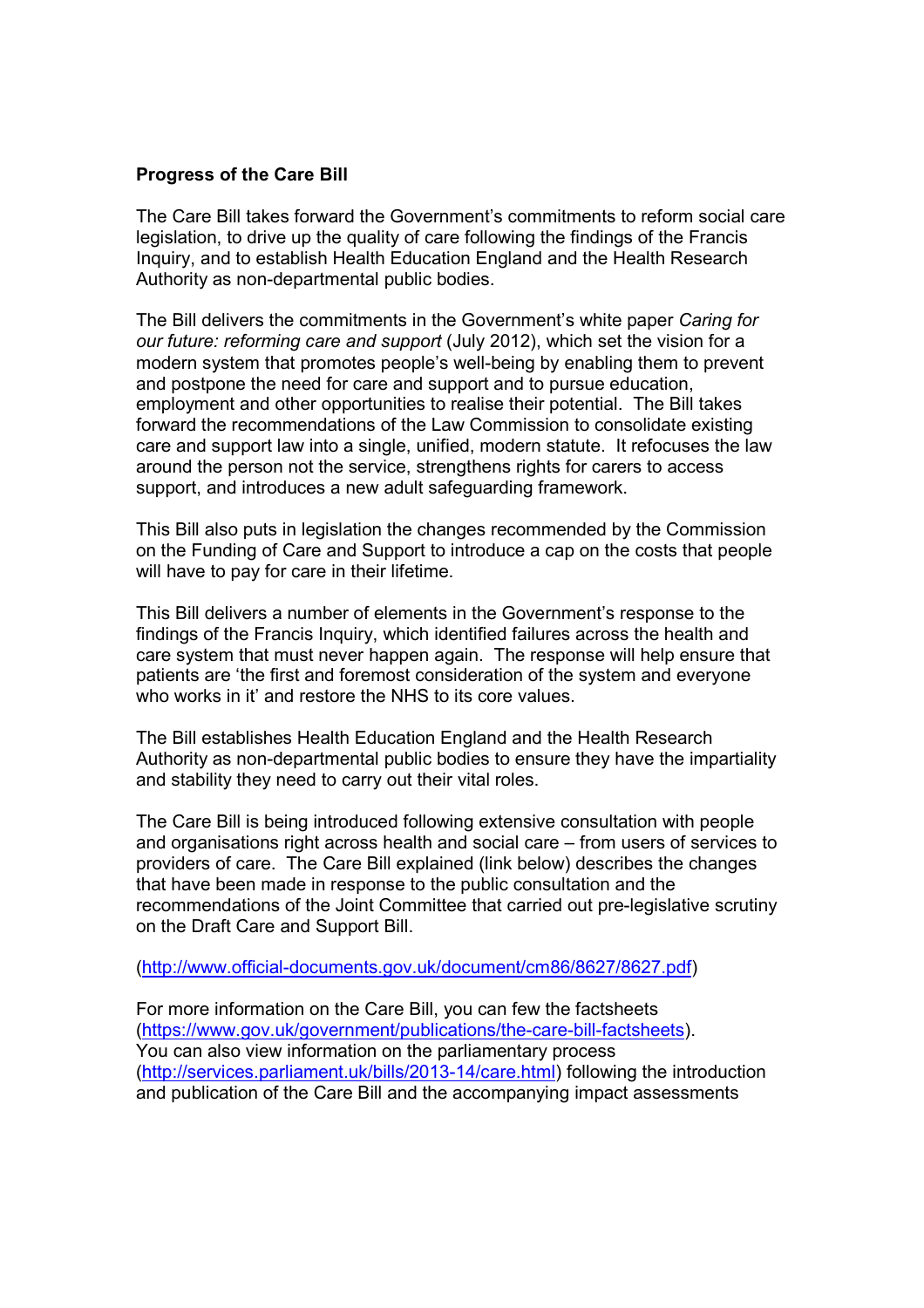(https://www.gov.uk/government/publications/the-government-published-a-seriesof-impact-assessments-alongside-the-care-bill).

Early discussions are taking place about the implications of the Care bill for adult social care. These will be considerable and further detail is required from Government before the full picture becomes clear. It is anticipated that additional responsibilities will be fully funded by the Government. Further reports will be provided to the Board as preparatory work progresses.

The NHS organisations are already responding in a variety of ways to the findings of the Francis Inquiry. A report describing the approach across the whole system will be provided at the next meeting of the Board.

## Procurement Choice and Competition Regulations

Since our last meeting there has been considerable national debate and further publications in relation to the new procurement, choice and competition regulations which came into effect in April. These aim to:

- Ensure good practice in the procuring of health care services by those responsible for commissioning NHS health services
- Protect patient choice and to prevent anti-competitive behaviour, except where it is in the interests of NHS patients·
- Set out Monitor's role in dealing with complaints brought under the regulations including their new enforcement powers.

Monitor has issued two consultation documents about the regulations with feedback requested by July – see weblinks below: http://www.monitor-nhsft.gov.uk/node/3352 http://www.monitor-nhsft.gov.uk/node/3342

Some commissioners are currently in the process of seeking legal advice on their current integrated arrangements across health and social care and whether these will now be subject to competitive tendering given the new procurement, choice and competition regulations. Monitor has commented that commissioners will not be forced into competitive tendering where evidence can be provided for maintaining continuity of provision and improved integrated.

## National Institute of Health and Care Excellence (NICE)

#### http://www.nice.org.uk/

(Formerly known as National Institute of Clinical Excellence)

From April 2013 NICE has taken on responsibility to develop guidance and quality standards for social care in England, and will expanding their well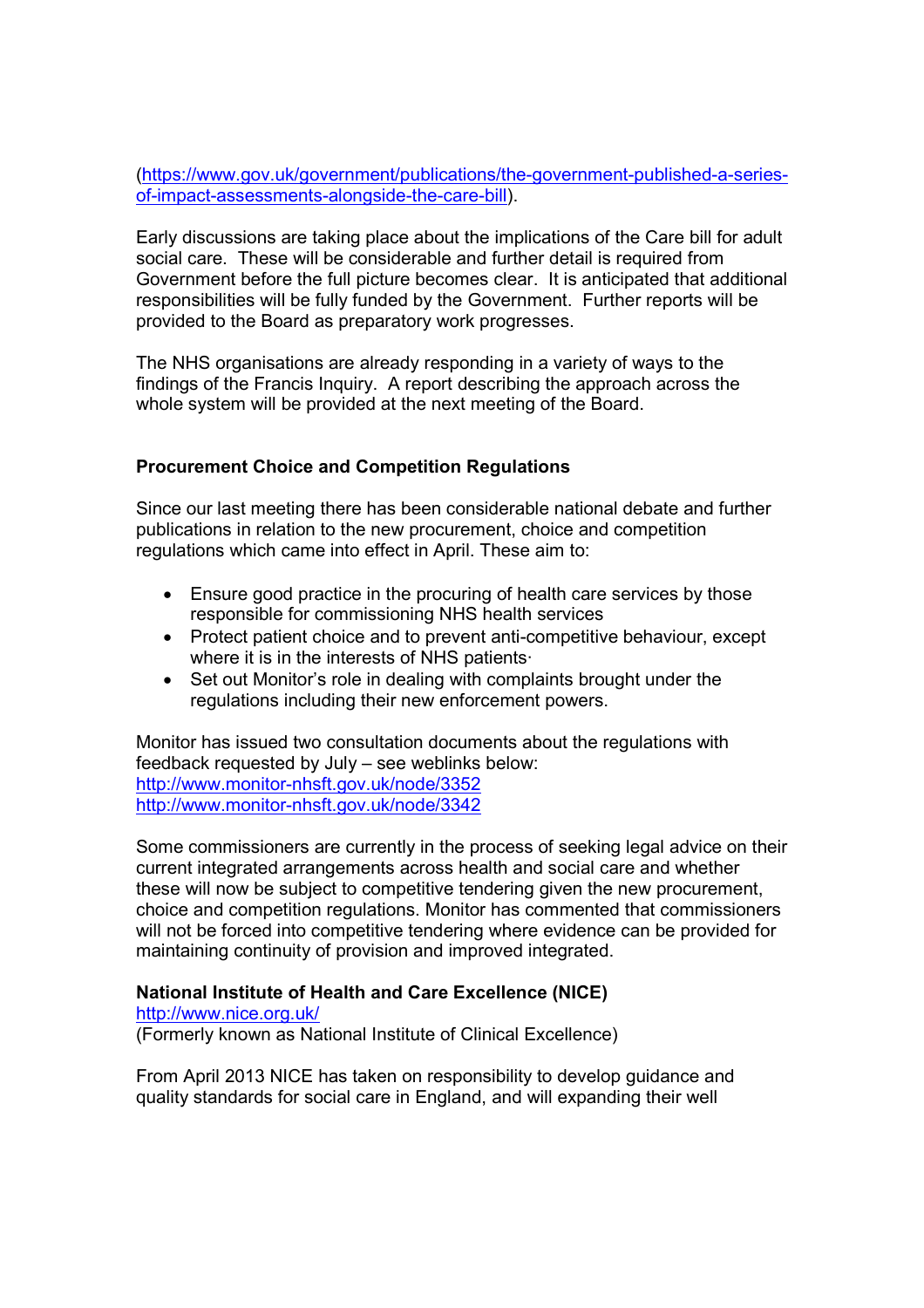established NHS evidence based systems, guides and standards to promote greater integration across the NHS, public health and social care.

NICE also produces independent evidence-based public health guidance on ways of improving health and well-being for local authorities, education, voluntary organisations and community groups as well as the NHS and will be working with local authorities to explore how evidence of effective and cost effective public health activities can be used to improve local services and accountability to local communities.

The Health and Wellbeing Board will be finding out more about the wealth of resources available through NICE at a development session in August, including taking a look at the evidence and standards that align to the priorities in our health and wellbeing strategy.

#### Books on Prescription

Reading Well Books on Prescription was launched on 4 June by Ed Vaizey, Minister for Culture, Communications and the Creative Industries and Norman Lamb, Minister of State, Care and Support from the Department of Health.

As part of the scheme the County Council is offering 30 recommended books at each of the 16 major libraries that have been clinically approved to help people help themselves to manage common mental health conditions. These books can be borrowed free of charge. GPs or other health or wellbeing professionals may recommend a specific book, or service users can browse the self-help books at their local library and borrow them without needing to see a doctor.

Reading Well Books on Prescription will be an integral part of a wider campaign in Leicestershire, working with partners such as Leicestershire Partnership NHS Trust, to raise awareness of local services and support available for improving mental well-being and treating mental health conditions.

Information on the Health and Wellbeing service in Leicestershire's libraries, including the lists of Books on Prescription and Mood Boosting books, is available here:

http://www.leics.gov.uk/index/leisure\_tourism/libraries/library\_services/healthand wellbeing.htm

Information on the national Books on Prescription and Mood-boosting books schemes is available here: http://readingagency.org.uk/adults/quickguides/reading-well/